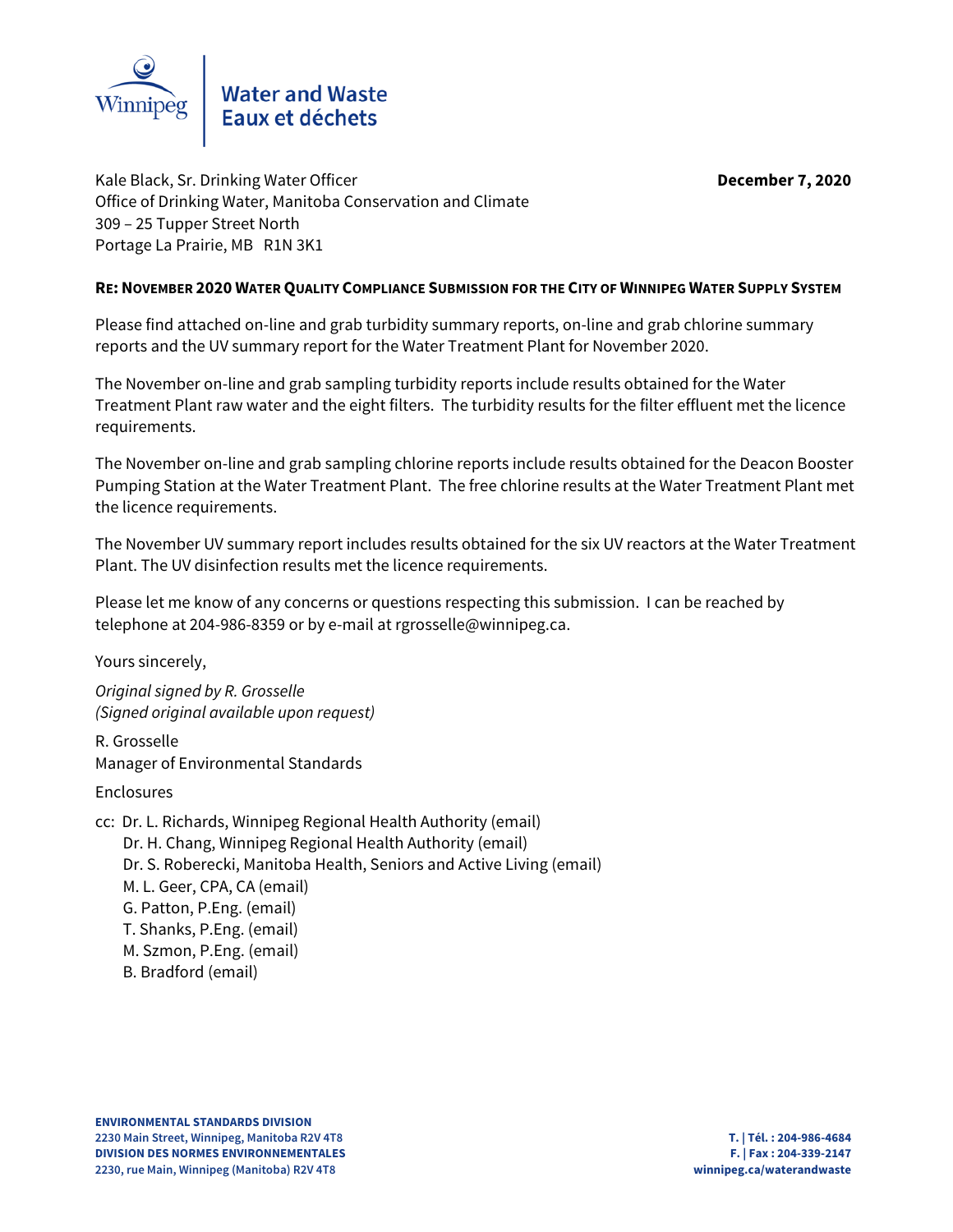

## **CITY OF WINNIPEG**

 Water System Code: **252.00** Licence Number: **PWS-09-412-01**

# WATER AND WASTE DEPARTMENT

WATER SERVICES

### WATER TREATMENT PLANT TURBIDITY ON-LINE MONITORING REPORT

| November 2020 Turbidity (NTU)                       |                                                                                                                                            |              |      |                                   |      |                                   |      |                                   |      |                                 |                                                                                                               |                                   |           |                                   |           |                                   |      |                                   |
|-----------------------------------------------------|--------------------------------------------------------------------------------------------------------------------------------------------|--------------|------|-----------------------------------|------|-----------------------------------|------|-----------------------------------|------|---------------------------------|---------------------------------------------------------------------------------------------------------------|-----------------------------------|-----------|-----------------------------------|-----------|-----------------------------------|------|-----------------------------------|
|                                                     |                                                                                                                                            | Raw          |      | Filter #1                         |      | Filter #2                         |      | Filter #3                         |      | Filter #4                       |                                                                                                               | Filter #5                         | Filter #6 |                                   | Filter #7 |                                   |      | Filter #8                         |
|                                                     | Date                                                                                                                                       | Avg          | Avg  | Max                               | Avg  | Max                               | Avg  | Max                               | Avg  | Max                             | Avg                                                                                                           | Max                               | Avg       | Max                               | Avg       | Max                               | Avg  | Max                               |
|                                                     | 1/11/2020                                                                                                                                  | 1.33         | 0.08 | 0.12                              | 0.10 | 0.14                              | 0.09 | 0.14                              | O/L  | O/L                             | 0.07                                                                                                          | 0.11                              | 0.05      | 0.13                              | 0.06      | 0.10                              | 0.05 | 0.09                              |
|                                                     | 2/11/2020                                                                                                                                  | 1.25         | 0.07 | 0.13                              | 0.10 | 0.16                              | 0.10 | 0.13                              | O/L  | O/L                             | 0.07                                                                                                          | 0.11                              | 0.06      | 0.10                              | 0.06      | 0.10                              | 0.05 | 0.10                              |
|                                                     | 3/11/2020                                                                                                                                  | 1.26         | 0.08 | 0.13                              | 0.13 | 0.19                              | 0.10 | 0.16                              | O/L  | O/L                             | 0.06                                                                                                          | 0.12                              | 0.06      | 0.10                              | 0.06      | 0.09                              | 0.05 | 0.10                              |
|                                                     | 4/11/2020                                                                                                                                  | 1.34         | 0.08 | 0.12                              | 0.09 | 0.18                              | 0.10 | 0.17                              | O/L  | O/L                             | 0.07                                                                                                          | 0.14                              | 0.07      | 0.12                              | 0.07      | 0.11                              | 0.05 | 0.12                              |
|                                                     | 5/11/2020                                                                                                                                  | 1.27         | 0.07 | 0.10                              | 0.07 | 0.13                              | 0.10 | 0.17                              | O/L  | O/L                             | 0.06                                                                                                          | 0.13                              | 0.06      | 0.13                              | 0.06      | 0.12                              | 0.06 | 0.12                              |
|                                                     | 6/11/2020                                                                                                                                  | 1.23         | 0.10 | 0.15                              | 0.07 | 0.13                              | 0.11 | 0.19                              | O/L  | O/L                             | 0.06                                                                                                          | 0.10                              | 0.05      | 0.11                              | 0.05      | 0.10                              | 0.05 | 0.09                              |
|                                                     | 7/11/2020                                                                                                                                  | 1.18         | 0.08 | 0.16                              | 0.07 | 0.10                              | 0.10 | 0.18                              | O/L  | O/L                             | 0.07                                                                                                          | 0.13                              | 0.06      | 0.11                              | 0.05      | 0.11                              | 0.05 | 0.16                              |
|                                                     | 8/11/2020                                                                                                                                  | 1.17         | 0.07 | 0.14                              | 0.07 | 0.11                              | 0.10 | 0.14                              | O/L  | O/L                             | 0.06                                                                                                          | 0.12                              | 0.05      | 0.11                              | 0.06      | 0.11                              | 0.04 | 0.09                              |
|                                                     | 9/11/2020                                                                                                                                  | 1.12         | 0.06 | 0.11                              | 0.06 | 0.13                              | 0.11 | 0.19                              | O/L  | O/L                             | 0.06                                                                                                          | 0.13                              | 0.05      | 0.08                              | 0.04      | 0.07                              | 0.05 | 0.09                              |
|                                                     | 10/11/2020                                                                                                                                 | 1.02         | 0.05 | 0.12                              | 0.04 | 0.10                              | 0.07 | 0.12                              | O/L  | O/L                             | 0.06                                                                                                          | 0.11                              | 0.05      | 0.09                              | 0.02      | 0.04                              | 0.05 | 0.10                              |
|                                                     | 11/11/2020                                                                                                                                 | 0.98         | 0.06 | 0.09                              | 0.06 | 0.11                              | 0.08 | 0.14                              | O/L  | O/L                             | 0.07                                                                                                          | 0.12                              | 0.05      | 0.10                              | 0.04      | 0.08                              | 0.06 | 0.08                              |
|                                                     | 12/11/2020                                                                                                                                 | 0.97         | 0.07 | 0.13                              | 0.05 | 0.12                              | 0.07 | 0.14                              | 0.04 | 0.16                            | 0.07                                                                                                          | 0.10                              | 0.05      | 0.10                              | 0.03      | 0.07                              | 0.05 | 0.10                              |
|                                                     | 13/11/2020                                                                                                                                 | 0.97         | 0.06 | 0.13                              | 0.07 | 0.12                              | 0.08 | 0.10                              | 0.05 | 0.10                            | 0.06                                                                                                          | 0.12                              | 0.04      | 0.06                              | 0.03      | 0.09                              | 0.06 | 0.11                              |
|                                                     | 14/11/2020                                                                                                                                 | 0.97         | 0.05 | 0.13                              | 0.05 | 0.14                              | 0.08 | 0.15                              | 0.06 | 0.09                            | 0.07                                                                                                          | 0.13                              | 0.05      | 0.10                              | 0.03      | 0.04                              | 0.05 | 0.07                              |
|                                                     | 15/11/2020                                                                                                                                 | 0.96         | 0.05 | 0.07                              | 0.04 | 0.11                              | 0.06 | 0.13                              | 0.05 | 0.09                            | 0.07                                                                                                          | 0.09                              | 0.05      | 0.12                              | 0.04      | 0.09                              | 0.07 | 0.12                              |
|                                                     | 16/11/2020                                                                                                                                 | 0.94         | 0.05 | 0.12                              | 0.05 | 0.07                              | 0.07 | 0.08                              | 0.04 | 0.10                            | 0.09                                                                                                          | 0.13                              | 0.04      | 0.07                              | 0.03      | 0.08                              | 0.06 | 0.13                              |
|                                                     | 17/11/2020                                                                                                                                 | 0.92         | 0.04 | 0.13                              | 0.05 | 0.11                              | 0.07 | 0.13                              | 0.07 | 0.08                            | 0.05                                                                                                          | 0.18                              | 0.06      | 0.11                              | 0.04      | 0.06                              | 0.05 | 0.13                              |
|                                                     | 18/11/2020                                                                                                                                 | 0.92         | 0.06 | 0.08                              | 0.04 | 0.12                              | 0.05 | 0.14                              | 0.05 | 0.10                            | 0.07                                                                                                          | 0.11                              | 0.05      | 0.13                              | 0.04      | 0.10                              | 0.08 | 0.13                              |
|                                                     | 19/11/2020                                                                                                                                 | 0.92         | 0.06 | 0.13                              | 0.06 | 0.08                              | 0.06 | 0.10                              | 0.04 | 0.10                            | 0.11                                                                                                          | 0.17                              | 0.04      | 0.13                              | 0.04      | 0.10                              | 0.06 | 0.14                              |
|                                                     | 20/11/2020                                                                                                                                 | 0.91         | 0.05 | 0.13                              | 0.06 | 0.13                              | 0.08 | 0.14                              | 0.06 | 0.08                            | 0.09                                                                                                          | 0.18                              | 0.07      | 0.10                              | 0.03      | 0.06                              | 0.05 | 0.15                              |
|                                                     | 21/11/2020                                                                                                                                 | 0.84         | 0.05 | 0.09                              | 0.05 | 0.18                              | 0.07 | 0.15                              | 0.06 | 0.12                            | 0.08                                                                                                          | 0.20                              | 0.06      | 0.13                              | 0.06      | 0.11                              | 0.08 | 0.11                              |
|                                                     | 22/11/2020                                                                                                                                 | 0.83         | 0.08 | 0.15                              | 0.06 | 0.09                              | 0.06 | 0.17                              | 0.06 | 0.12                            | 0.12                                                                                                          | 0.15                              | 0.05      | 0.14                              | 0.05      | 0.12                              | 0.07 | 0.15                              |
|                                                     | 23/11/2020                                                                                                                                 | 0.83         | 0.06 | 0.15                              | 0.07 | 0.15                              | 0.09 | 0.14                              | 0.05 | 0.12                            | 0.11                                                                                                          | 0.21                              | 0.06      | 0.09                              | 0.04      | 0.11                              | 0.06 | 0.16                              |
|                                                     | 24/11/2020                                                                                                                                 | 0.81         | 0.05 | 0.14                              | 0.06 | 0.15                              | 0.07 | 0.15                              | 0.15 | 0.12                            | 0.09                                                                                                          | 0.23                              | 0.07      | 0.14                              | 0.05      | 0.07                              | 0.06 | 0.15                              |
|                                                     | 25/11/2020                                                                                                                                 | 0.90         | 0.06 | 0.11                              | 0.05 | 0.08                              | 0.05 | 0.11                              | 0.04 | 0.13                            | 0.13                                                                                                          | 0.25                              | 0.03      | 0.12                              | 0.05      | 0.20                              | 0.08 | 0.22                              |
|                                                     | 26/11/2020                                                                                                                                 | 0.80         | 0.05 | 0.12                              | 0.05 | 0.11                              | 0.07 | 0.13                              | 0.05 | 0.08                            | 0.12                                                                                                          | 0.22                              | 0.06      | 0.12                              | 0.03      | 0.10                              | 0.05 | 0.14                              |
|                                                     | 27/11/2020                                                                                                                                 | 0.78         | 0.04 | 0.13                              | 0.05 | 0.11                              | 0.06 | 0.13                              | 0.07 | 0.11                            | 0.12                                                                                                          | 0.23                              | 0.06      | 0.12                              | 0.04      | 0.07                              | 0.06 | 0.10                              |
|                                                     | 28/11/2020                                                                                                                                 | 0.78         | 0.07 | 0.09                              | 0.04 | 0.13                              | 0.06 | 0.14                              | 0.06 | 0.11                            | 0.14                                                                                                          | 0.19                              | 0.05      | 0.12                              | 0.04      | 0.10                              | 0.08 | 0.13                              |
|                                                     | 29/11/2020                                                                                                                                 | 0.77         | 0.06 | 0.14                              | 0.07 | 0.10                              | 0.06 | 0.10                              | 0.06 | 0.12                            | 0.15                                                                                                          | 0.26                              | 0.05      | 0.15                              | 0.04      | 0.12                              | 0.06 | 0.15                              |
|                                                     | 30/11/2020                                                                                                                                 | 0.75         | 0.06 | 0.13                              | 0.05 | 0.12                              | 0.07 | 0.12                              | 0.07 | 0.10                            | 0.04                                                                                                          | 0.12                              | 0.08      | 0.13                              | 0.03      | 0.07                              | 0.06 | 0.15                              |
| Compliance with Turbidity Standard, C = B/A X 100%: | Total Number of Measurements Taken, A:<br>Turbidity Standard for Monitoring Location (NTU):<br>Number of Measurements Meeting Standard, B: |              |      | 11327<br>0.3<br>11327<br>100.000% |      | 11785<br>0.3<br>11785<br>100.000% |      | 12159<br>0.3<br>12159<br>100.000% |      | 6948<br>0.3<br>6948<br>100.000% |                                                                                                               | 13638<br>0.3<br>13638<br>100.000% |           | 14040<br>0.3<br>14040<br>100.000% |           | 13670<br>0.3<br>13670<br>100.000% |      | 15017<br>0.3<br>15017<br>100.000% |
|                                                     |                                                                                                                                            | O/L -Offline |      |                                   |      |                                   |      |                                   |      |                                 | File Path: N:\Water Treatment Branch\Administration\Reports\Regulatory Submissions\Turbidity\2020\11-November |                                   |           |                                   |           |                                   |      |                                   |

Submitted By (Print): **D.Merredew Signature:** D.Merredew

Original signed by D.Merredew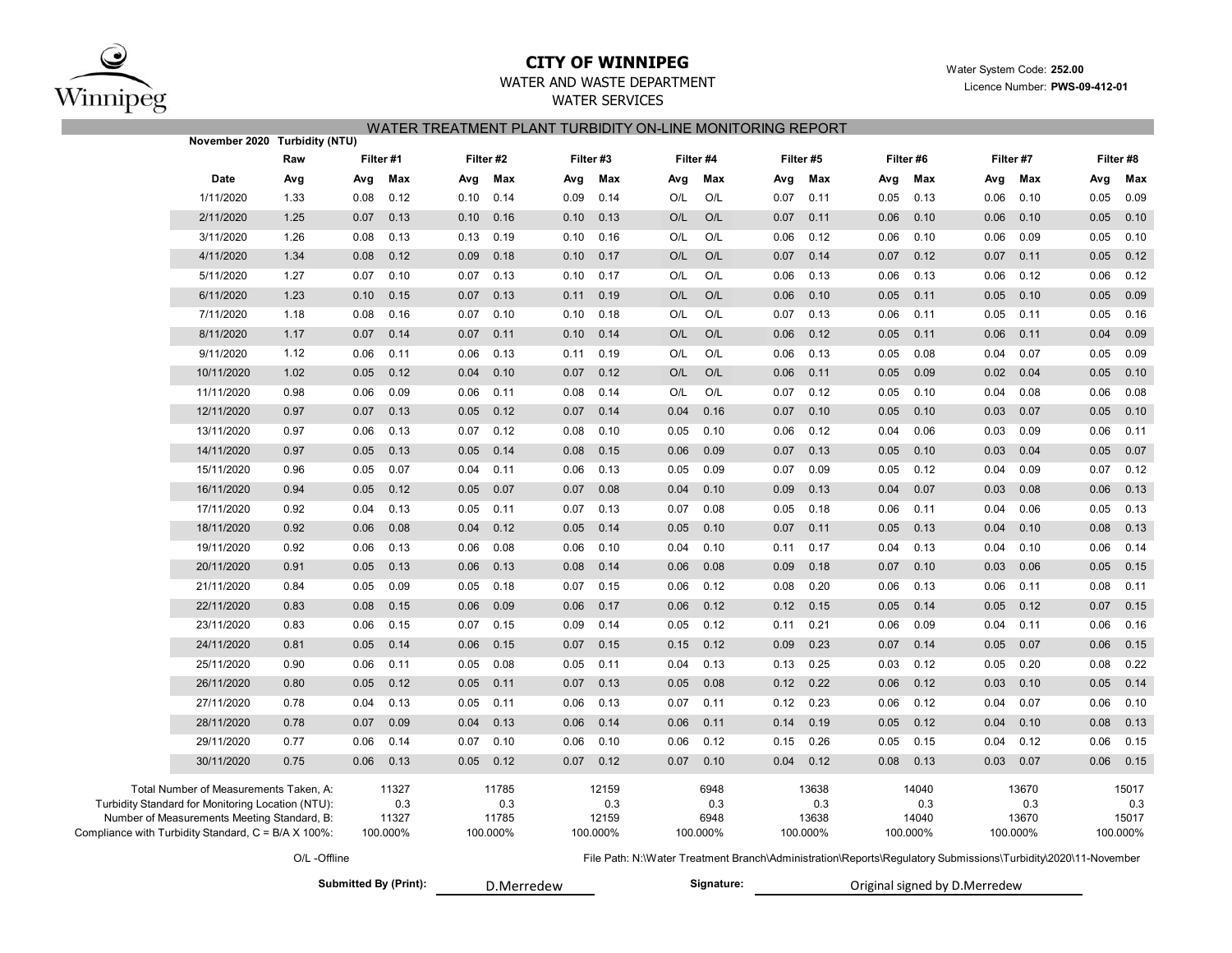

#### CITY OF WINNIPEG WATER AND WASTE DEPARTMENT ENVIRONMENTAL STANDARDS DIVISION

#### **WATER TREATMENT PLANT TURBIDITY GRAB MONITORING REPORT**

| Water System Code: 252.00                                | <b>Turbidity (NTU)</b> |                  |                 |           |           |                 |           |                 |           |                 |                 |           |                     |           |                 |           |           |                 |
|----------------------------------------------------------|------------------------|------------------|-----------------|-----------|-----------|-----------------|-----------|-----------------|-----------|-----------------|-----------------|-----------|---------------------|-----------|-----------------|-----------|-----------|-----------------|
| Licence No. PWS-09-412-01                                |                        |                  |                 |           |           |                 |           |                 |           |                 |                 |           |                     |           |                 |           |           |                 |
|                                                          |                        | <b>Raw Water</b> | <b>Filter 1</b> |           |           | <b>Filter 2</b> |           | <b>Filter 3</b> |           | <b>Filter 4</b> | <b>Filter 5</b> |           | Filter <sub>6</sub> |           | <b>Filter 7</b> |           |           | <b>Filter 8</b> |
| Date                                                     | Grab                   | Analyser         | Grab            | Analyser  | Grab      | Analyser        | Grab      | Analyser        | Grab      | Analyser        | Grab            | Analyser  | Grab                | Analyser  | Grab            | Analyser  | Grab      | Analyser        |
| 01-Nov-2020                                              | <b>NS</b>              | <b>NS</b>        | <b>NS</b>       | <b>NS</b> | <b>NS</b> | <b>NS</b>       | <b>NS</b> | <b>NS</b>       | <b>NS</b> | <b>NS</b>       | <b>NS</b>       | <b>NS</b> | <b>NS</b>           | <b>NS</b> | <b>NS</b>       | <b>NS</b> | <b>NS</b> | <b>NS</b>       |
| 02-Nov-2020                                              | 1.07                   | 1.22             | 0.12            | 0.11      | 0.11      | 0.12            | 0.10      | 0.10            | OL        | OL              | 0.10            | 0.08      | 0.11                | 0.08      | 0.09            | 0.06      | 0.12      | 0.07            |
| 03-Nov-2020                                              | 1.07                   | 1.21             | 0.15            | 0.14      | 0.11      | 0.13            | 0.12      | 0.12            | OL        | OL              | 0.13            | 0.12      | 0.09                | 0.07      | 0.09            | 0.06      | 0.09      | 0.05            |
| 04-Nov-2020                                              | 1.17                   | 1.30             | 0.11            | 0.10      | 0.13      | 0.08            | 0.14      | 0.15            | OL        | OL              | 0.10            | 0.08      | 0.10                | 0.08      | 0.09            | 0.06      | 0.09      | 0.04            |
| 05-Nov-2020                                              | 1.05                   | 1.24             | 0.12            | 0.09      | 0.12      | 0.07            | OL        | OL              | OL        | OL              | 0.13            | 0.08      | 0.15                | 0.11      | 0.12            | 0.08      | 0.11      | 0.06            |
| 06-Nov-2020                                              | 1.06                   | 1.23             | 0.13            | 0.11      | 0.12      | 0.08            | 0.11      | 0.12            | OL        | OL              | 0.09            | 0.07      | 0.09                | 0.06      | OL              | OL        | 0.10      | 0.06            |
| 07-Nov-2020                                              | <b>NS</b>              | <b>NS</b>        | <b>NS</b>       | <b>NS</b> | <b>NS</b> | <b>NS</b>       | <b>NS</b> | <b>NS</b>       | OL        | OL              | <b>NS</b>       | <b>NS</b> | <b>NS</b>           | <b>NS</b> | <b>NS</b>       | <b>NS</b> | <b>NS</b> | <b>NS</b>       |
| 08-Nov-2020                                              | <b>NS</b>              | <b>NS</b>        | <b>NS</b>       | <b>NS</b> | <b>NS</b> | <b>NS</b>       | <b>NS</b> | <b>NS</b>       | OL        | OL              | <b>NS</b>       | <b>NS</b> | <b>NS</b>           | <b>NS</b> | <b>NS</b>       | <b>NS</b> | <b>NS</b> | <b>NS</b>       |
| 09-Nov-2020                                              | 0.95                   | 1.14             | 0.11            | 0.10      | 0.14      | 0.10            | 0.12      | 0.14            | OL        | OL              | 0.12            | 0.09      | 0.09                | 0.06      | 0.08            | 0.05      | 0.08      | 0.04            |
| 10-Nov-2020                                              | 0.94                   | 1.00             | 0.11            | 0.05      | 0.13      | 0.07            | 0.13      | 0.10            | OL        | OL              | 0.10            | 0.07      | 0.11                | 0.06      | 0.10            | 0.02      | 0.08      | 0.05            |
| 11-Nov-2020                                              | <b>NS</b>              | <b>NS</b>        | <b>NS</b>       | <b>NS</b> | <b>NS</b> | <b>NS</b>       | <b>NS</b> | <b>NS</b>       | OL        | OL              | <b>NS</b>       | <b>NS</b> | <b>NS</b>           | <b>NS</b> | <b>NS</b>       | <b>NS</b> | <b>NS</b> | <b>NS</b>       |
| 12-Nov-2020                                              | 0.85                   | 0.93             | 0.13            | 0.09      | 0.12      | 0.06            | 0.10      | 0.09            | 0.12      | 0.09            | 0.09            | 0.08      | 0.09                | 0.05      | 0.10            | 0.03      | 0.10      | 0.06            |
| 13-Nov-2020                                              | 0.88                   | 0.92             | OL              | OL        | 0.15      | 0.07            | 0.13      | 0.09            | 0.11      | 0.06            | 0.11            | 0.09      | 0.10                | 0.05      | 0.09            | 0.02      | 0.09      | 0.05            |
| 14-Nov-2020                                              | <b>NS</b>              | <b>NS</b>        | <b>NS</b>       | <b>NS</b> | <b>NS</b> | <b>NS</b>       | <b>NS</b> | <b>NS</b>       | 0.13      | 0.08            | <b>NS</b>       | <b>NS</b> | <b>NS</b>           | <b>NS</b> | <b>NS</b>       | <b>NS</b> | <b>NS</b> | ΝS              |
| 15-Nov-2020                                              | <b>NS</b>              | <b>NS</b>        | <b>NS</b>       | <b>NS</b> | <b>NS</b> | <b>NS</b>       | <b>NS</b> | <b>NS</b>       | <b>NS</b> | <b>NS</b>       | <b>NS</b>       | <b>NS</b> | <b>NS</b>           | <b>NS</b> | <b>NS</b>       | <b>NS</b> | <b>NS</b> | <b>NS</b>       |
| 16-Nov-2020                                              | 0.87                   | 0.91             | 0.17            | 0.10      | 0.13      | 0.06            | 0.12      | 0.08            | 0.10      | 0.06            | 0.13            | 0.10      | 0.14                | 0.06      | 0.11            | 0.03      | OL        | OL              |
| 17-Nov-2020                                              | 0.72                   | 0.88             | 0.13            | 0.06      | 0.15      | 0.08            | 0.15      | 0.10            | 0.12      | 0.07            | OL              | OL        | 0.13                | 0.07      | 0.13            | 0.03      | 0.12      | 0.06            |
| 18-Nov-2020                                              | 0.79                   | 0.90             | 0.13            | 0.07      | 0.11      | 0.05            | OL        | OL              | 0.14      | 0.09            | 0.11            | 0.10      | 0.17                | 0.11      | 0.13            | 0.05      | 0.11      | 0.07            |
| 19-Nov-2020                                              | 0.83                   | 0.89             | 0.16            | 0.10      | 0.13      | 0.07            | 0.12      | 0.08            | 0.09      | 0.06            | 0.11            | 0.11      | 0.12                | 0.07      | OL              | OL        | 0.13      | 0.08            |
| 20-Nov-2020                                              | 0.80                   | 0.90             | <b>OL</b>       | OL        | 0.16      | 0.09            | 0.14      | 0.10            | 0.10      | 0.06            | OL              | OL        | 0.13                | 0.08      | 0.11            | 0.04      | 0.10      | 0.06            |
| 21-Nov-2020                                              | <b>NS</b>              | <b>NS</b>        | <b>NS</b>       | <b>NS</b> | <b>NS</b> | <b>NS</b>       | <b>NS</b> | <b>NS</b>       | <b>NS</b> | <b>NS</b>       | <b>NS</b>       | <b>NS</b> | <b>NS</b>           | <b>NS</b> | <b>NS</b>       | <b>NS</b> | <b>NS</b> | <b>NS</b>       |
| 22-Nov-2020                                              | <b>NS</b>              | <b>NS</b>        | <b>NS</b>       | <b>NS</b> | <b>NS</b> | <b>NS</b>       | <b>NS</b> | <b>NS</b>       | <b>NS</b> | <b>NS</b>       | <b>NS</b>       | <b>NS</b> | <b>NS</b>           | <b>NS</b> | <b>NS</b>       | <b>NS</b> | <b>NS</b> | <b>NS</b>       |
| 23-Nov-2020                                              | 0.75                   | 0.80             | 0.16            | 0.09      | 0.16      | 0.09            | 0.14      | 0.10            | 0.12      | 0.07            | 0.14            | 0.16      | 0.13                | 0.08      | 0.12            | 0.04      | 0.16      | 0.11            |
| 24-Nov-2020                                              | 0.72                   | 0.81             | 0.15            | 0.08      | 0.15      | 0.09            | 0.14      | 0.13            | 0.14      | 0.09            | OL              | OL        | 0.15                | 0.09      | 0.13            | 0.05      | 0.12      | 0.08            |
| 25-Nov-2020                                              | 0.69                   | 0.77             | 0.13            | 0.08      | 0.12      | 0.07            | 0.11      | 0.09            | OL        | OL              | 0.09            | 0.15      | OL                  | OL        | 0.12            | 0.05      | 0.11      | 0.07            |
| 26-Nov-2020                                              | 0.70                   | 0.80             | OL              | OL        | 0.15      | 0.07            | 0.12      | 0.08            | 0.10      | 0.07            | 0.13            | 0.18      | 0.12                | 0.07      | 0.11            | 0.02      | OL        | OL              |
| 27-Nov-2020                                              | 0.70                   | 0.77             | 0.12            | 0.06      | OL        | OL              | OL        | OL              | 0.11      | 0.08            | 0.10            | 0.17      | 0.15                | 0.09      | 0.12            | 0.04      | 0.11      | 0.07            |
| 28-Nov-2020                                              | <b>NS</b>              | ΝS               | ΝS              | ΝS        | <b>NS</b> | ΝS              | <b>NS</b> | <b>NS</b>       | <b>NS</b> | <b>NS</b>       | <b>NS</b>       | <b>NS</b> | <b>NS</b>           | ΝS        | <b>NS</b>       | <b>NS</b> | <b>NS</b> | ΝS              |
| 29-Nov-2020                                              | <b>NS</b>              | <b>NS</b>        | <b>NS</b>       | <b>NS</b> | <b>NS</b> | <b>NS</b>       | <b>NS</b> | <b>NS</b>       | <b>NS</b> | <b>NS</b>       | <b>NS</b>       | <b>NS</b> | <b>NS</b>           | <b>NS</b> | <b>NS</b>       | <b>NS</b> | <b>NS</b> | <b>NS</b>       |
| 30-Nov-2020                                              | 0.68                   | 0.72             | OL              | OL        | 0.17      | 0.11            | 0.13      | 0.09            | 0.10      | 0.09            | OL              | OL        | 0.14                | 0.09      | 0.12            | 0.04      | 0.11      | 0.07            |
| Total number of measurements taken, A:                   |                        |                  | 16              |           | 19        |                 | 17        |                 | 13        |                 | 16              |           | 19                  |           | 18              |           | 18        |                 |
| <b>Turbidity Standard for Monitoring Location (NTU):</b> |                        |                  | 0.30            |           | 0.30      |                 | 0.30      |                 | 0.30      |                 | 0.30            |           | 0.30                |           | 0.30            |           | 0.30      |                 |
| Number of measurements meeting standard, B:              |                        |                  | 16              |           | 19        |                 | 17        |                 | 13        |                 | 16              |           | 19                  |           | 18              |           | 18        |                 |
| Compliance with Turbidity Standard, C= B/A X 100%:       |                        |                  | 100%            |           | 100%      |                 | 100%      |                 | 100%      |                 | 100%            |           | 100%                |           | 100%            |           | 100%      |                 |

NS: No Sample NA: Not Analyzed OL: Off-Line NR: No Result IM: Instrument Maintenance

**Comments:**<br>Filter 4 was offline from September 30th until November 12th for maintenance work. The Filter was brought back online on November 12th at 10:35.

N:\Compliance Reporting\Submittal Letters\WTP Turbidity Data **Date Authorized:**

**H.Demchenko**

**Authorized By: B. Bradford**

**7-Dec-20**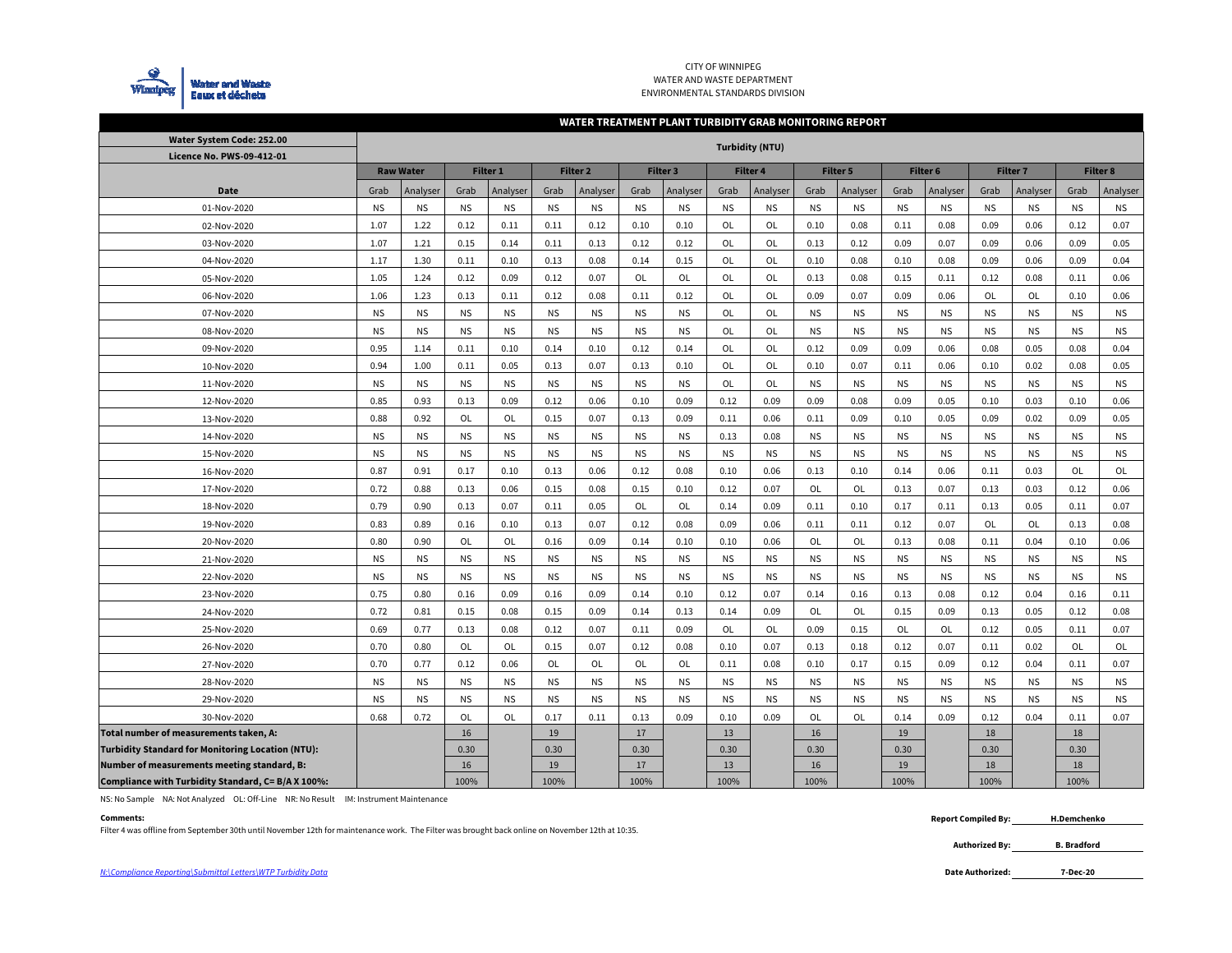

**City Of Winnipeg**

Water and Waste Department Water Services

# WATER TREATMENT PLANT FREE CHLORINE ON-LINE MONITORING REPORT

Deacon Booster Pumping Station

Water System Code: **252.00** Licence Number: **PWS-09-412-01**

Report Created: 01 December 2020 **Report Period: November 2020** Report Period: November 2020

|                                             |                                  | <b>BRANCH1</b> | [mg/L]  |         | <b>BRANCH 2</b><br>[mg/L] |  |  |
|---------------------------------------------|----------------------------------|----------------|---------|---------|---------------------------|--|--|
|                                             | Date                             | Average        | Minimum | Average | Minimum                   |  |  |
|                                             | 01/11/2020                       | 1.34           | 1.21    | 1.14    | 1.03                      |  |  |
|                                             | 02/11/2020                       | 1.31           | 1.14    | 1.25    | 1.12                      |  |  |
|                                             | 03/11/2020                       | 1.24           | 1.04    | 1.27    | 1.05                      |  |  |
|                                             | 04/11/2020                       | 1.19           | 1.14    | 1.22    | 1.15                      |  |  |
|                                             | 05/11/2020                       | 1.24           | 1.19    | 1.25    | 1.21                      |  |  |
|                                             | 06/11/2020                       | 1.20           | 1.17    | 1.22    | 1.16                      |  |  |
|                                             | 07/11/2020                       | 1.17           | 1.13    | 1.27    | 1.14                      |  |  |
|                                             | 08/11/2020                       | 1.19           | 1.10    | 1.27    | 0.98                      |  |  |
|                                             | 09/11/2020                       | 1.10           | 1.00    | 1.06    | 0.89                      |  |  |
|                                             | 10/11/2020                       | 1.22           | 1.11    | 1.17    | 1.05                      |  |  |
|                                             | 11/11/2020                       | 1.15           | 1.05    | 1.07    | 0.95                      |  |  |
|                                             | 12/11/2020                       | 1.30           | 1.18    | 1.12    | 1.00                      |  |  |
|                                             | 13/11/2020                       | 1.26           | 1.16    | 1.10    | 0.97                      |  |  |
|                                             | 14/11/2020                       | 1.23           | 1.16    | 1.14    | 1.05                      |  |  |
|                                             | 15/11/2020                       | 1.18           | 1.10    | 1.11    | 1.00                      |  |  |
|                                             | 16/11/2020                       | 1.19           | 1.12    | 1.08    | 0.96                      |  |  |
|                                             | 17/11/2020                       | 1.21           | 1.11    | 1.14    | 1.00                      |  |  |
|                                             | 18/11/2020                       | 1.20           | 1.15    | 1.19    | 1.11                      |  |  |
|                                             | 19/11/2020                       | 1.17           | 1.07    | 1.16    | 1.05                      |  |  |
|                                             | 20/11/2020                       | 1.14           | 1.06    | 1.15    | 1.06                      |  |  |
|                                             | 21/11/2020                       | 1.13           | 1.06    | 1.18    | 1.07                      |  |  |
|                                             | 22/11/2020                       | 1.07           | 1.02    | 1.24    | 1.10                      |  |  |
|                                             | 23/11/2020                       | 1.08           | 0.91    | 1.29    | 1.13                      |  |  |
|                                             | 24/11/2020                       | 1.12           | 0.88    | 1.22    | 1.12                      |  |  |
|                                             | 25/11/2020                       | 2.71           | 1.25    | 2.66    | 1.19                      |  |  |
|                                             | 26/11/2020                       | 1.27           | 1.03    | 1.32    | 1.17                      |  |  |
|                                             | 27/11/2020                       | 1.25           | 1.02    | 1.24    | 1.15                      |  |  |
|                                             | 28/11/2020                       | 1.41           | 1.26    | 1.34    | 1.17                      |  |  |
|                                             | 29/11/2020                       | 1.30           | 1.15    | 1.25    | 1.12                      |  |  |
|                                             | 30/11/2020                       | 1.20           | 1.07    | 1.14    | 1.03                      |  |  |
|                                             |                                  |                |         |         |                           |  |  |
|                                             | Total Number of Measurements, A: |                | 20583   |         | 20568                     |  |  |
|                                             | Minimum Free Chlorine Standard:  |                | 0.5     | 0.5     |                           |  |  |
| Number of Measurements Meeting Standard, B: |                                  |                | 20583   | 20568   |                           |  |  |

COMPLIANCE, C = B/A X 100%: 100.00 100.00

File Path: N:\Water Treatment Branch\Administration\Reports\Regulatory Submissions\Chlorine\2020\11-November

Submitted By (Print): D.Merredew

Signature: Original signed by D.Merredew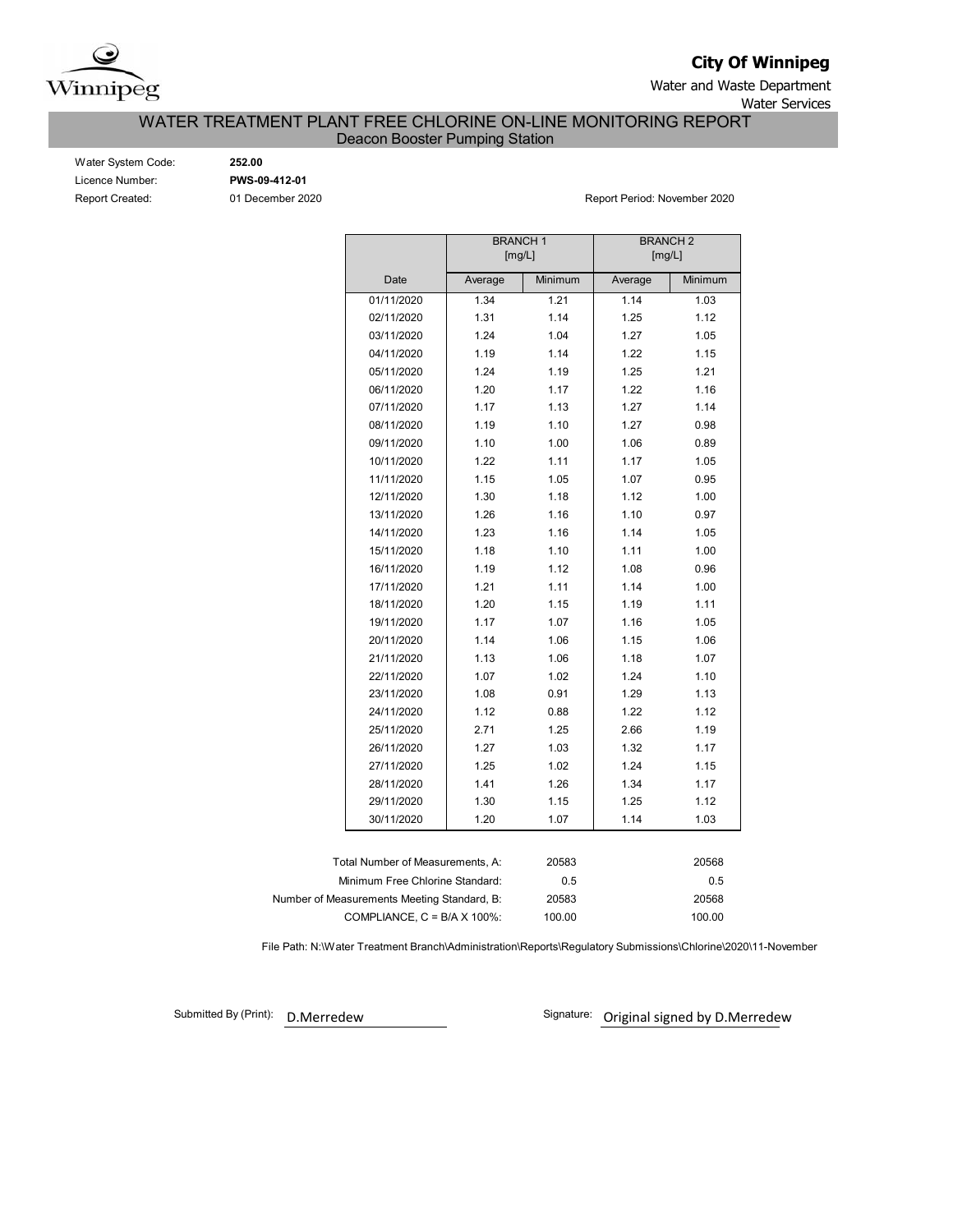| Ĩпп<br>u<br>٠ |  |
|---------------|--|

Water and Waste<br>Eaux et déchets

### CITY OF WINNIPEG WATER AND WASTE DEPARTMENT ENVIRONMENTAL STANDARDS DIVISION

|                                                   |           |                                                                                                  | WATER TREATMENT PLANT CHLORINE GRAB MONITORING REPORT |           |                      |                                 |  |  |  |  |  |  |  |  |
|---------------------------------------------------|-----------|--------------------------------------------------------------------------------------------------|-------------------------------------------------------|-----------|----------------------|---------------------------------|--|--|--|--|--|--|--|--|
| <b>Water System Code: 252.00</b>                  |           | <b>Deacon Booster Pumping Station Branch 1</b><br><b>Deacon Booster Pumping Station Branch 2</b> |                                                       |           |                      |                                 |  |  |  |  |  |  |  |  |
| <b>Licence No. PWS-09-412-01</b>                  |           |                                                                                                  |                                                       |           |                      |                                 |  |  |  |  |  |  |  |  |
|                                                   |           | <b>Free Chlorine (mg/L)</b>                                                                      | <b>Total Chlorine</b><br>(mg/L)                       |           | Free Chlorine (mg/L) | <b>Total Chlorine</b><br>(mg/L) |  |  |  |  |  |  |  |  |
| <b>Date</b>                                       | Analyser  | Grab                                                                                             | Grab                                                  | Analyser  | Grab                 | Grab                            |  |  |  |  |  |  |  |  |
| 01-Nov-2020                                       | ΝS        | <b>NS</b>                                                                                        | <b>NS</b>                                             | ΝS        | <b>NS</b>            | <b>NS</b>                       |  |  |  |  |  |  |  |  |
| 02-Nov-2020                                       | 1.34      | 1.38                                                                                             | 1.63                                                  | 1.26      | 1.29                 | 1.51                            |  |  |  |  |  |  |  |  |
| 03-Nov-2020                                       | 1.26      | 1.28                                                                                             | 1.53                                                  | 1.29      | 1.34                 | 1.52                            |  |  |  |  |  |  |  |  |
| 04-Nov-2020                                       | 1.18      | 1.21                                                                                             | 1.40                                                  | 1.26      | 1.24                 | 1.36                            |  |  |  |  |  |  |  |  |
| 05-Nov-2020                                       | 1.25      | 1.32                                                                                             | 1.52                                                  | 1.28      | 1.29                 | 1.49                            |  |  |  |  |  |  |  |  |
| 06-Nov-2020                                       | 1.19      | 1.21                                                                                             | 1.39                                                  | 1.23      | 1.22                 | 1.44                            |  |  |  |  |  |  |  |  |
| 07-Nov-2020                                       | <b>NS</b> | <b>NS</b>                                                                                        | <b>NS</b>                                             | <b>NS</b> | <b>NS</b>            | <b>NS</b>                       |  |  |  |  |  |  |  |  |
| 08-Nov-2020                                       | <b>NS</b> | <b>NS</b>                                                                                        | <b>NS</b>                                             | <b>NS</b> | <b>NS</b>            | <b>NS</b>                       |  |  |  |  |  |  |  |  |
| 09-Nov-2020                                       | 1.03      | 1.09                                                                                             | 1.27                                                  | 0.96      | 0.98                 | 1.15                            |  |  |  |  |  |  |  |  |
| 10-Nov-2020                                       | 1.30      | 1.26                                                                                             | 1.52                                                  | 1.19      | 1.29                 | 1.51                            |  |  |  |  |  |  |  |  |
| 11-Nov-2020                                       | <b>NS</b> | <b>NS</b>                                                                                        | <b>NS</b>                                             | <b>NS</b> | <b>NS</b>            | $\mathsf{NS}\xspace$            |  |  |  |  |  |  |  |  |
| 12-Nov-2020                                       | 1.25      | 1.24                                                                                             | 1.49                                                  | 1.07      | 1.16                 | 1.41                            |  |  |  |  |  |  |  |  |
| 13-Nov-2020                                       | 1.28      | 1.24                                                                                             | 1.44                                                  | 1.08      | 1.16                 | 1.32                            |  |  |  |  |  |  |  |  |
| 14-Nov-2020                                       | <b>NS</b> | <b>NS</b>                                                                                        | <b>NS</b>                                             | <b>NS</b> | <b>NS</b>            | <b>NS</b>                       |  |  |  |  |  |  |  |  |
| 15-Nov-2020                                       | <b>NS</b> | <b>NS</b>                                                                                        | <b>NS</b>                                             | <b>NS</b> | ΝS                   | <b>NS</b>                       |  |  |  |  |  |  |  |  |
| 16-Nov-2020                                       | 1.20      | 1.24                                                                                             | 1.43                                                  | 1.09      | 1.13                 | 1.32                            |  |  |  |  |  |  |  |  |
| 17-Nov-2020                                       | 1.22      | 1.22                                                                                             | 1.43                                                  | 1.08      | 1.14                 | 1.32                            |  |  |  |  |  |  |  |  |
| 18-Nov-2020                                       | 1.19      | 1.20                                                                                             | 1.37                                                  | 1.17      | 1.20                 | 1.41                            |  |  |  |  |  |  |  |  |
| 19-Nov-2020                                       | 1.21      | 1.20                                                                                             | 1.40                                                  | 1.19      | 1.24                 | 1.43                            |  |  |  |  |  |  |  |  |
| 20-Nov-2020                                       | 1.15      | 1.13                                                                                             | 1.30                                                  | 1.17      | 1.22                 | 1.39                            |  |  |  |  |  |  |  |  |
| 21-Nov-2020                                       | <b>NS</b> | <b>NS</b>                                                                                        | <b>NS</b>                                             | <b>NS</b> | <b>NS</b>            | <b>NS</b>                       |  |  |  |  |  |  |  |  |
| 22-Nov-2020                                       | <b>NS</b> | <b>NS</b>                                                                                        | <b>NS</b>                                             | <b>NS</b> | <b>NS</b>            | <b>NS</b>                       |  |  |  |  |  |  |  |  |
| 23-Nov-2020                                       | 1.15      | 1.20                                                                                             | 1.37                                                  | 1.31      | 1.35                 | 1.55                            |  |  |  |  |  |  |  |  |
| 24-Nov-2020                                       | 0.94      | 0.97                                                                                             | 1.17                                                  | 1.24      | 1.22                 | 1.46                            |  |  |  |  |  |  |  |  |
| 25-Nov-2020                                       | 1.64      | 1.66                                                                                             | 1.84                                                  | 1.39      | 1.55                 | 1.75                            |  |  |  |  |  |  |  |  |
| 26-Nov-2020                                       | 1.16      | 1.21                                                                                             | 1.39                                                  | 1.25      | 1.30                 | 1.49                            |  |  |  |  |  |  |  |  |
| 27-Nov-2020                                       | 1.17      | 1.24                                                                                             | 1.42                                                  | 1.24      | 1.30                 | 1.47                            |  |  |  |  |  |  |  |  |
| 28-Nov-2020                                       | <b>NS</b> | <b>NS</b>                                                                                        | <b>NS</b>                                             | <b>NS</b> | <b>NS</b>            | <b>NS</b>                       |  |  |  |  |  |  |  |  |
| 29-Nov-2020                                       | <b>NS</b> | <b>NS</b>                                                                                        | <b>NS</b>                                             | <b>NS</b> | <b>NS</b>            | <b>NS</b>                       |  |  |  |  |  |  |  |  |
| 30-Nov-2020                                       | 1.17      | 1.16                                                                                             | 1.34                                                  | 1.11      | 1.15                 | 1.36                            |  |  |  |  |  |  |  |  |
| Total number of measurements taken, A:            |           | 20                                                                                               |                                                       |           | 20                   |                                 |  |  |  |  |  |  |  |  |
| Chlorine Standard for Monitoring Location (mg/L): |           | 0.50                                                                                             |                                                       |           | 0.50                 |                                 |  |  |  |  |  |  |  |  |
| Number of measurements meeting standard, B:       |           | 20                                                                                               |                                                       |           | 20                   |                                 |  |  |  |  |  |  |  |  |
| Compliance with Chlorine Standard, C= B/A X 100%: |           | 100%                                                                                             |                                                       |           | 100%                 |                                 |  |  |  |  |  |  |  |  |

NS: No Sample NA: Not Analyzed OL: Off-Line NR: No Result IM: Instrument Maintenance

**Comments: Report Compiled By: H.Demchenko**

**Authorized By: B. Bradford**

N:\Compliance Reporting\Submittal Letters\WTP Chlorine Data

**7-Dec-20**